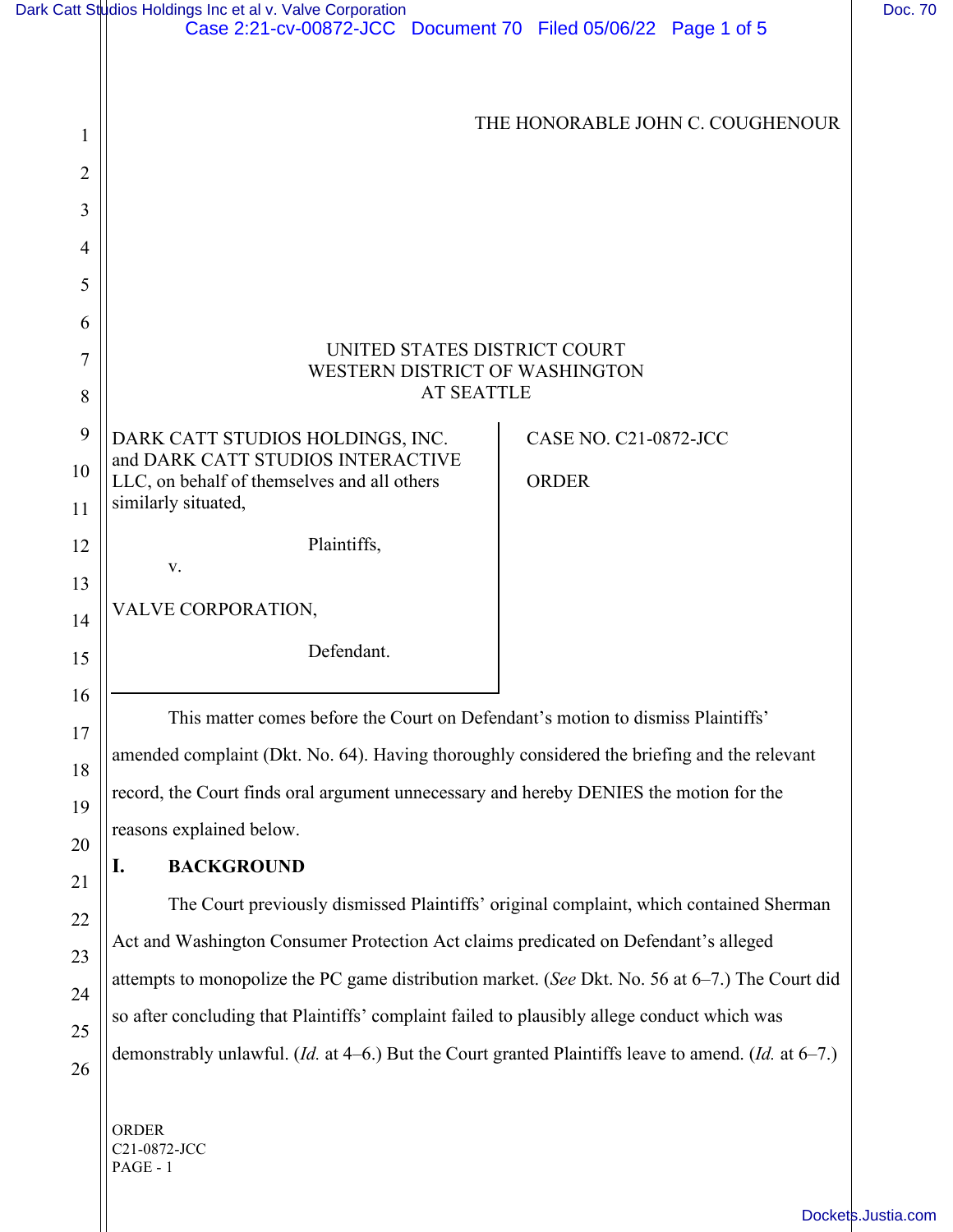1 And Plaintiffs have since done so. (*See* Dkt. No. 57).

The amended complaint does not contain new claims or wholesale new allegations; instead, it gives context to the allegations contained in the original complaint, which the Court has previously summarized, (*see* Dkt. No. 56 at 1–6), and will not repeat here. (*Compare* Dkt. No. 1 at 4–9, 12–42, 44–47 (factual allegations in the original complaint), *with* Dkt. No. 57 at 13–65, 67–71 (factual allegations in the amended complaint).) Defendant again moves to dismiss, arguing that the amendment did not cure the pleading infirmities contained in the original complaint; if anything, it added to those infirmities, at least as it relates to antitrust injury. (*See generally* Dkt. No. 64).

**II. DISCUSSION**

## **A. Legal Standard**

To support an antitrust claim, a pleading must plausibly allege "(1) unlawful conduct, (2) causing an injury to the plaintiff, (3) that flows from that which makes the conduct unlawful, and (4) that is of the type the antitrust laws were intended to prevent." *Am. Ad Mgt., Inc. v. Gen. Tel. Co. of California*, 190 F.3d 1051, 1055 (9th Cir. 1999). A defendant may move for dismissal of an antitrust complaint when a plaintiff "fails to state a claim upon which relief can be granted." Fed. R. Civ. P. 12(b)(6). To survive, the complaint must contain sufficient factual matter, accepted as true, to state a claim for relief that is plausible on its face. *Ashcroft v. Iqbal*, 556 U.S. 662, 677–78 (2009).

A claim has facial plausibility when the plaintiff pleads factual content that allows the court to draw the reasonable inference that the defendant is liable for the misconduct alleged. *Id.*  at 678. The plaintiff is obligated to provide grounds for entitlement to relief that amount to more than labels and conclusions or a formulaic recitation of the elements of a cause of action. *Bell Atl. Corp. v. Twombly*, 550 U.S. 544, 545 (2007). "[T]he pleading standard Rule 8 announces does not require 'detailed factual allegations,' but it demands more than an unadorned, thedefendant-unlawfully-harmed-me accusation." *Iqbal*, 556 U.S. at 678. Although a court must

ORDER C21-0872-JCC PAGE - 2

2

3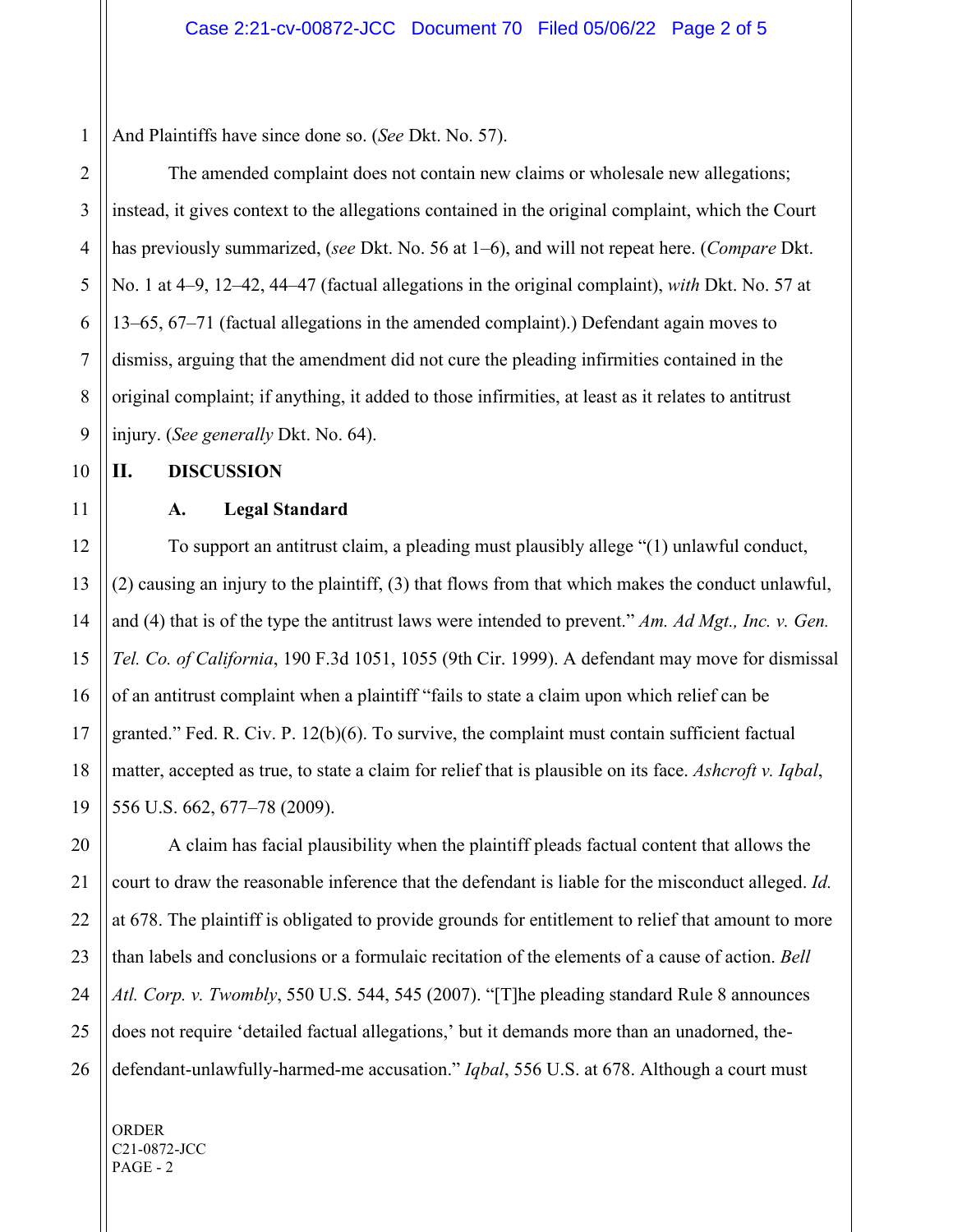1 accept as true a complaint's well-pleaded facts, conclusory allegations of law and unwarranted inferences will not defeat an otherwise proper Rule 12(b)(6) motion. *Vasquez v. L.A. Cnty.*, 487 F.3d 1246, 1249 (9th Cir. 2007); *Sprewell v. Golden State Warriors,* 266 F.3d 979, 988 (9th Cir. 2001). Dismissal under Rule 12(b)(6) "can [also] be based on the lack of a cognizable legal theory." *Balistreri v. Pacifica Police Dep't*, 901 F.2d 696, 699 (9th Cir. 1988).

**B. Antitrust Conduct** 

The Court dismissed Plaintiffs' original complaint after concluding that it was not clear how the terms of Defendant's agreements with PC game publishers, Defendant's use of Steam Keys, and its management of game reviews could individually represent unlawful antitrust conduct. (*See* Dkt. No. 56 at 4–6.) The amended complaint, which significantly supplements the original complaint in each of these areas, (*See* Dkt. No. 57 at 5–10, 13–65, 67–71), resolves this uncertainty.

According to the amended complaint, Defendant imposes most-favored-nations ("MFN") restraints on game publishers. (*See id.* at 29–36.) Such restraints are unlawful when used to further anticompetitive goals. *See, e.g.*, *U.S. v. Apple, Inc.*, 791 F.3d 290, 305 (2d. Cir. 2015); *Staley v. Gilead Scis., Inc.*, 446 F. Supp. 3d 578, 609–12 (N.D. Cal. 2020); *Blue Cross & Blue Shield of Ohio v. Bingaman*, 1996 WL 677094, slip op. at 4 (N.D. Ohio 1996). The amended complaint further alleges that Defendant employs its MFN restraints to support its anticompetitive goals of maintaining market power and charging a supracompetitive fee. (*See*  Dkt. No. 57 at 29–36, 51–65.)

Unlike in the original complaint, the amended complaint makes it clear that Defendant effects its MFN restraints through the *interpretation and enforcement* of the Steam Distribution Agreement and its Steamworks Documentation. (*Id.* at 36–39.) Specifically, Defendant threatens to, and in some instances does, remove games from Steam if a publisher sells a non-Steamenabled version for a lower price or on more favorable terms elsewhere. (*See id.* at 22, 30–32, 37–38.) Defendant then uses game activation codes, *i.e.*, Steam Keys, and its game review

ORDER C21-0872-JCC PAGE - 3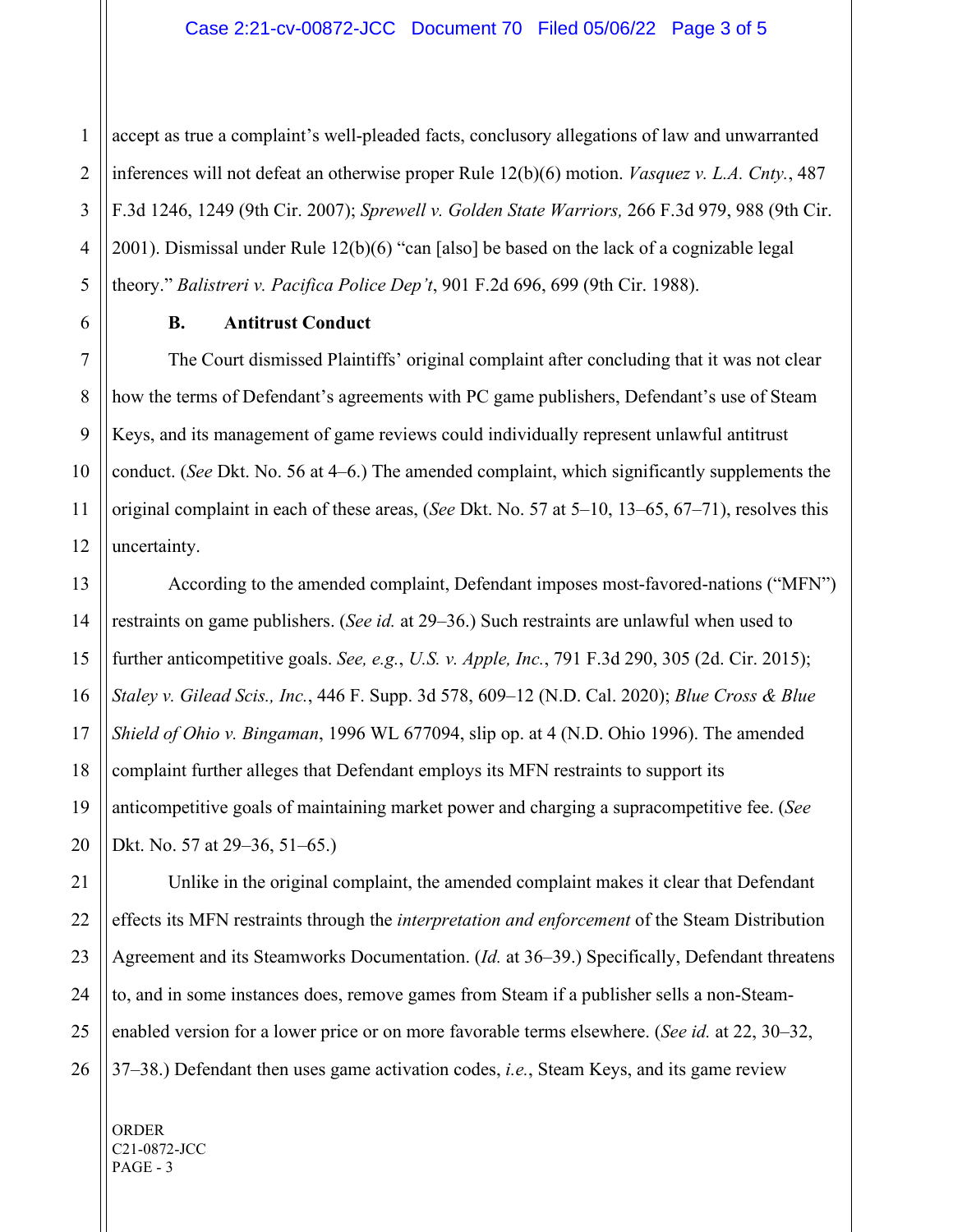system to reinforce this regime. (*See id.* at 39–51.)

In light of these allegations, the Court concludes that Plaintiffs plausibly allege conduct that, when viewed on a collective basis, could represent an unlawful price restraint. This is sufficient to withstand a Rule 12(b)(6) motion. *See Iqbal*, 556 U.S. at 678; *see Soo Park v. Thompson*, 851 F.3d 910, 928 (9th Cir. 2017) (court must consider the "entire factual context" when considering a Rule 12(b)(6) motion).

## **C. Price-Based Injury[1](#page-3-0)**

The Court previously indicated that, based on its interpretation of the holding in *Somers v. Apple, Inc.*, 729 F.3d 953 at 964–65 (9th Cir. 2013), an unlawful antitrust injury predicated on the payment of a supracompetitive fee cannot be plausibly alleged if that fee remained the same when a defendant did and did not have market power. (*See* Dkt. No. 56 at 3 (citing *Wolfire Games, LLC, et. al., v. Valve Corporation*, Case No. C21-0563-JCC, Dkt. No. 67 at 6 (W.D. Wash. 2021).) And the Court concluded that the original complaint did not contain allegations suggesting that Defendant ever lacked market power, at least for the distribution of third-party PC games. (*See id.* at 3–4.)

Defendant contends that the amended complaint now contains sufficient allegations to trigger *Somers*, rendering a price-based antitrust injury implausible. (*See* Dkt. No. 64 at 23–26.) In support, it cites disparate portions of the amended complaint and invites the Court to infer, from those portions, a conclusion supporting its contention. (*See id.* at 24–26.) But, of course, any inference the Court draws must be in Plaintiffs' favor. *See National Ass'n for the Advancement of Psychoanalysis v. California Bd. of Psychology*, 228 F.3d 1043, 1049 (9th Cir. 2000). And absent the inferences propounded by Defendant, there is no basis to conclude, from the allegations contained in the amended complaint, that Defendant ever lacked market power

- <sup>1</sup> Defendant also argues that Plaintiffs fail to plausibly allege non-price-based injury. (*See* Dkt. No. 64 at 26–28.) Because, as described below, the Court concludes that Plaintiffs have plausibly alleged price-based injury, it need not address this issue.
- <span id="page-3-0"></span>

ORDER C21-0872-JCC  $PAGE - 4$